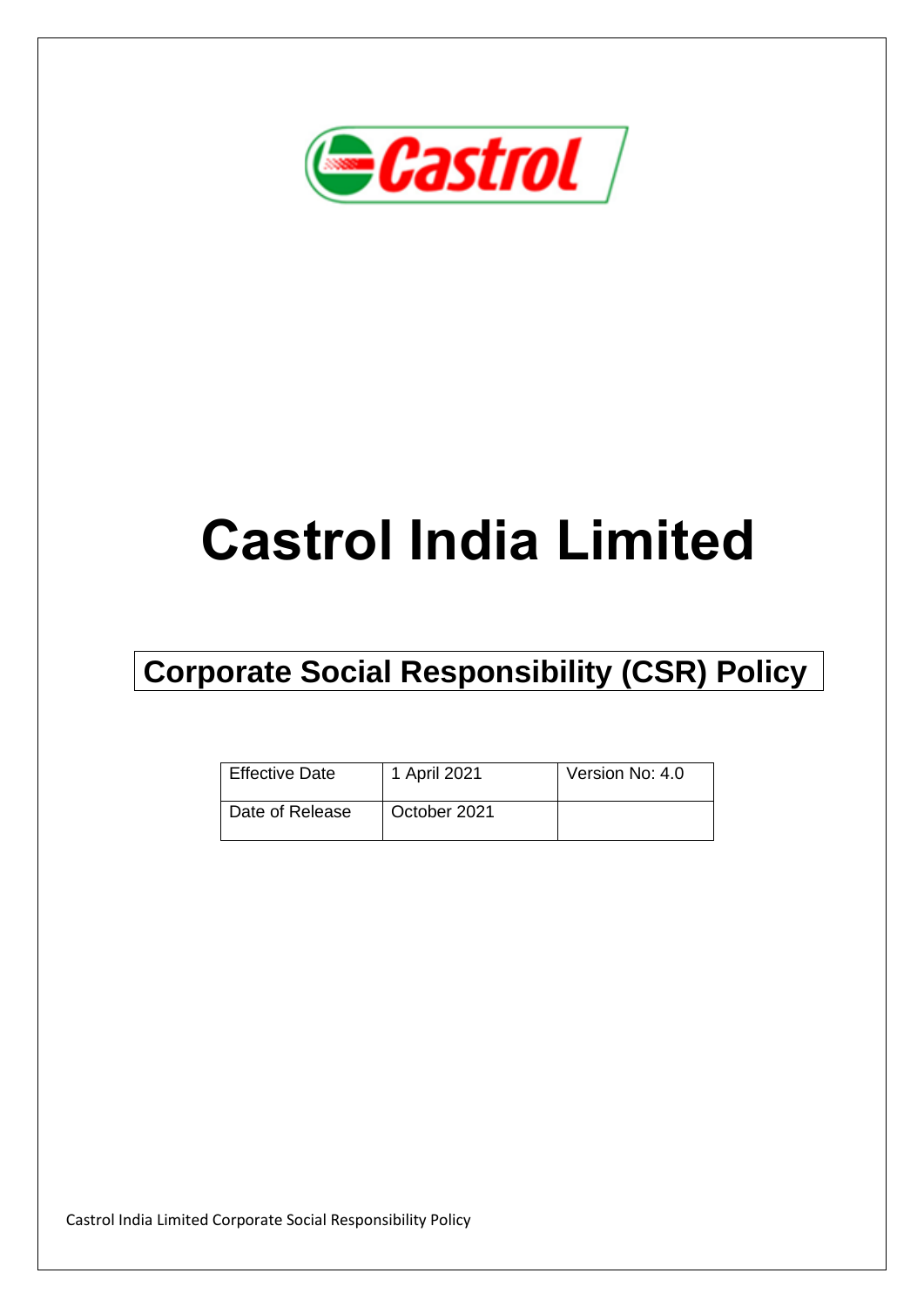## **CASTROL INDIA LIMITED**

### **Corporate Social Responsibility (CSR) Policy**

#### **(V-4: Effective 1 April 2021)**

#### **Title and Applicability**

Castrol India Limited ("CIL" or the "Company" or "Castrol India") is a publicly listed Company in India.

This document articulates CIL's Corporate Social Responsibility (CSR) Policy (the "Policy"). This Policy applies to all CSR activities of CIL in India and conforms to the requirements of Section 135 of the Companies Act 2013 (as amended from time to time), rules notified thereunder and any other applicable statutory provision(s). The Policy is underpinned and guided at all times by the Code of Conduct (CoC) of the Company.

#### **CSR objectives / philosophy**

At CIL, we believe that we have a responsibility to bring enduring positive value to communities we work with. In line with our core theme to keep India moving, we have and will continue to build enduring and engaging relationships with key stakeholders in the mobility sector.

Truck drivers and mechanics are two key partners who play a significant role in keeping the wheels of this sector moving. Truck drivers carry the majority of freight traffic in the country while mechanics service one of the largest automotive markets in the world. However, their skills, livelihood opportunities and socio-economic conditions need more focus.

At CIL, we are committed to making a positive impact in the lives of truck drivers and mechanics by preparing them to face today's reality and leverage tomorrow's opportunity.

#### **Vision**

Transforming the lives of truck drivers and mechanics towards a sustainable livelihood and building pride in their professions.

#### **Mission:**

To prepare truck drivers and mechanics in India for today's reality and tomorrow's opportunity by:

- i. Enabling sustainable livelihoods and making them future-ready through upskilling
- ii. Providing opportunities for socio-economic growth through financial literacy and entrepreneurship development
- iii. Building pride in their professions through multiple programmatic interventions and platforms

Castrol India Limited Corporate Social Responsibility Policy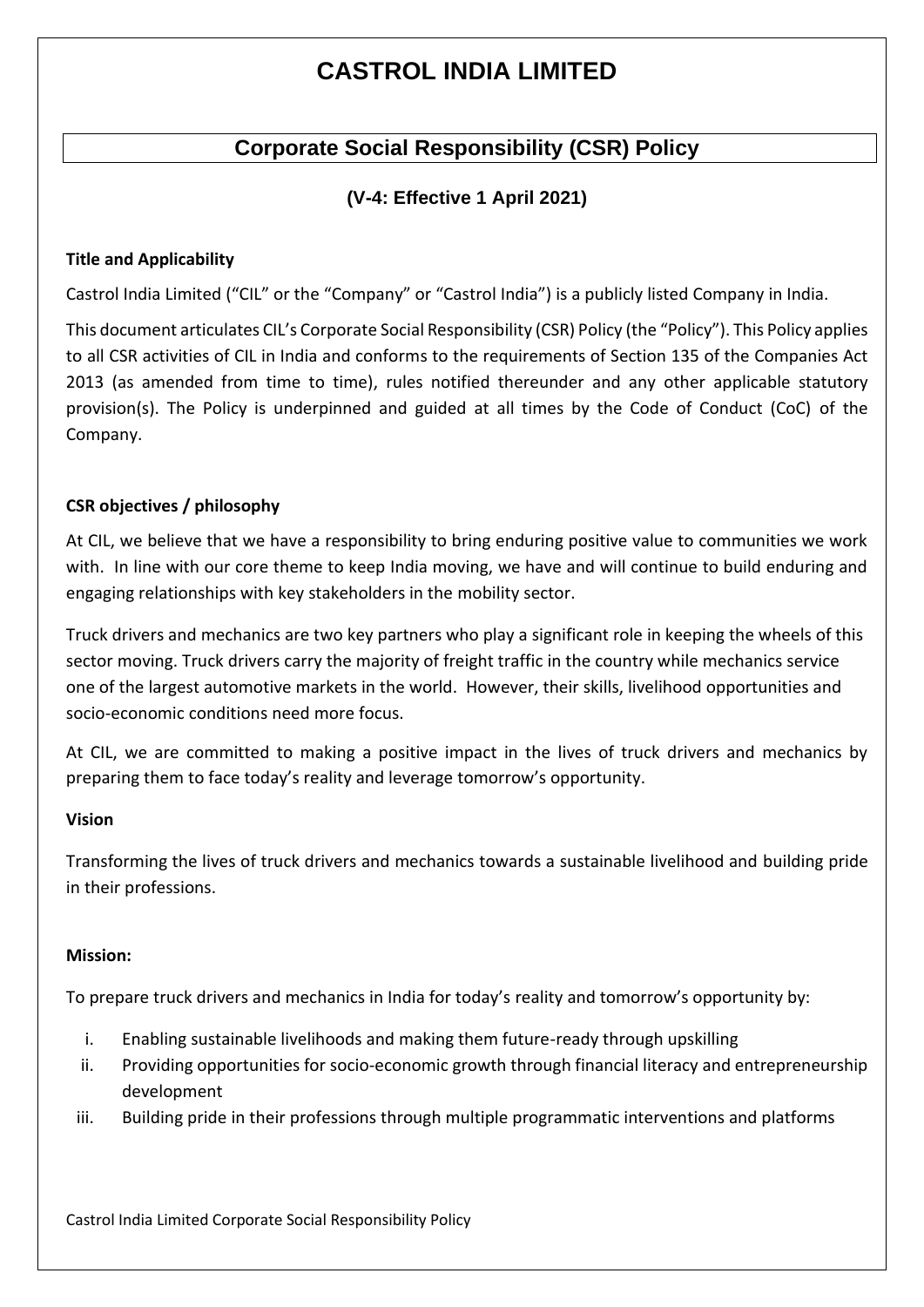#### **CSR programmes**

- ➢ Programme for holistic development of truck drivers Castrol Sarathi Mitra
- ➢ Programme for mechanics with an aim to strengthen skills development in automotive and industrial sectors, with a focus on technology – Castrol Eklavya

Additionally, the Company continuesto engage with communities around areas of operations and presence through various community development programmes focused on education and upskilling programmes for youth and women.

The Company, from time to time, supports humanitarian aid activities in India, by providing relief and rehabilitation to people impacted by natural disasters.

#### **Programme for holistic development of truck drivers - Castrol Sarathi Mitra**

Truck drivers lead a tough and demanding life. They spend days and nights on the road, away from their families, driving for long hours, on difficult terrains and challenging road and driving conditions. They also have a responsibility to deliver cargo on time; safely. All of this can be taxing, not only on their physical health, but also on their emotional well-being. Most truck drivers lack appropriate formal training, and many times cleaners transition to truck driving. CIL believes that holistic interventions could help bridge the gap for skilled, knowledgeable, and safe truck drivers.

Additionally, skills such as entrepreneurship, business management, customer service and financial literacy will enable the truck drivers to earn a sustainable livelihood and live a life with pride.

The programme aims at holistically improving lives of truck drivers through interventions that enable a sustainable livelihood and opportunities for socio-economic growth.

#### **Programme for mechanics with an aim to strengthen skills development in automotive and industrial sectors, with a focus on technology – Castrol Eklavya**

Independent mechanics, from the unorganised sector, also lead a challenging life to earn a living. Many of them are school drop-outs who start their careers as apprentices with no formal technical training. With the rapidly changing automotive technologies, continued technical upskilling would go a long way in making them future-ready.

Additionally, skills such as entrepreneurship, business management, customer service and financial literacy will enable them to earn a sustainable livelihood and live a life with pride.

Keeping in line with the government's mission of "Skill India", this program provides a comprehensive, structured approach to imparting knowledge-based skills to mechanics.

#### **Planning**

The Company's CSR programmes are guided by this Policy. CIL undertakes CSR activities as stated in Annexure 1. The CSR committee may, if required, recommend to the Board of Directors as part of the CSR Policy, activities outside of the above-mentioned areas.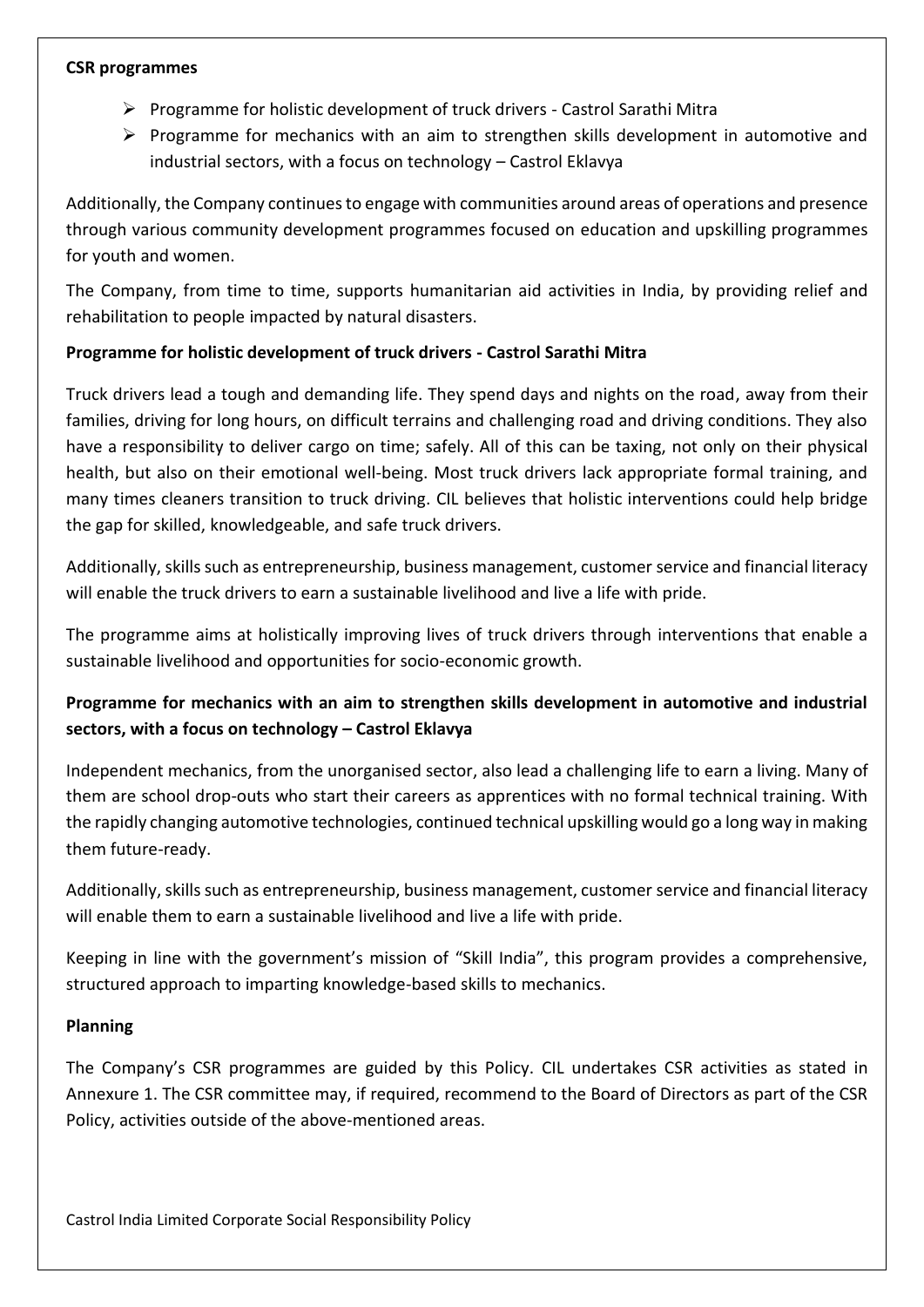#### **Selection of NGO**

The company follows a process of due diligence of NGOs to ensure compliance with regulatory requirements including the registration with central government by filing of the CSR-1. The NGOs are further evaluated on parameters like expertise in implementation, track record of performance, financial health, transparency, local community outreach, ethics, and compliance. Counter party due diligence (CDD) of the selected NGOs is conducted and NGOs which have risk rating 'Low' and below are considered for evaluation. CSR sub-committee approves the selection of NGOs based on recommendation from CSR team and independent evaluation of the NGOs.

#### **Implementation**

All activities are undertaken in project mode with defined objectives and deliverables, clarity on target beneficiaries, implementation plans with schedule of timelines agreed prior to the commencement of activities.

#### **Monitoring and Reporting Framework**

In compliance with the Act and to ensure funds spent on CSR programmes are creating the desired impact on the ground, a comprehensive monitoring and reporting framework is in place. The key objectives of monitoring throughout the implementation period is to establish that the projects are making satisfactory and timely progress towards the objectives agreed, the financial management and reporting are satisfactory and to flag any course correction required.

The monitoring and reporting mechanism include as applicable and appropriate, necessary processes including baseline, midline and end-of-project assessments to allow for a structured approach and midcourse correction, if any, as required. A robust monitoring and evaluation system, and key performance indicators (quantitative and qualitative) are developed for each project as per its specific requirements. As appropriate, third party evaluations are built in to assess impact on beneficiaries and progress towards achievement of the objectives of the CSR Policy. Documentation and reporting are undertaken for all projects to aid availability of updated information and to capture learnings and best practices.

#### **Governance**

The CIL CSR Governance structure is headed by the CSR Committee of the Board of Directors of the Company. This Committee reports to the Board of Directors of CIL. The CSR Committee consists of five directors of which, two are independent directors. The CSR Committee will provides oversight and guidance on CSR performance and monitor compliance with the CSR policy, commitments and the statutory regulations. CSR committee will also determine the overall scope of, provide input on, and recommend adoption of the CSR report to the Board of Directors of the Company and review effectiveness of the CSR Policy and activities included in the Policy.

The CSR committee shall formulate and recommend to the Board an annual action plan detailing the list of CSR programmes, manner of execution, modalities of utilisation of funds, implementation schedule, monitoring and reporting mechanism and details of needs and impact assessment.

The annual CSR spend will be certified by an independent financial auditor and provided to CFO for certification. The Board will monitor performance against the annual action plan to ensure that the funds so disbursed have been utilised for the purposes and in the manner as approved by it. The Board will monitor the impact of the CSR programmes and provide input and course corrections if required.

Castrol India Limited Corporate Social Responsibility Policy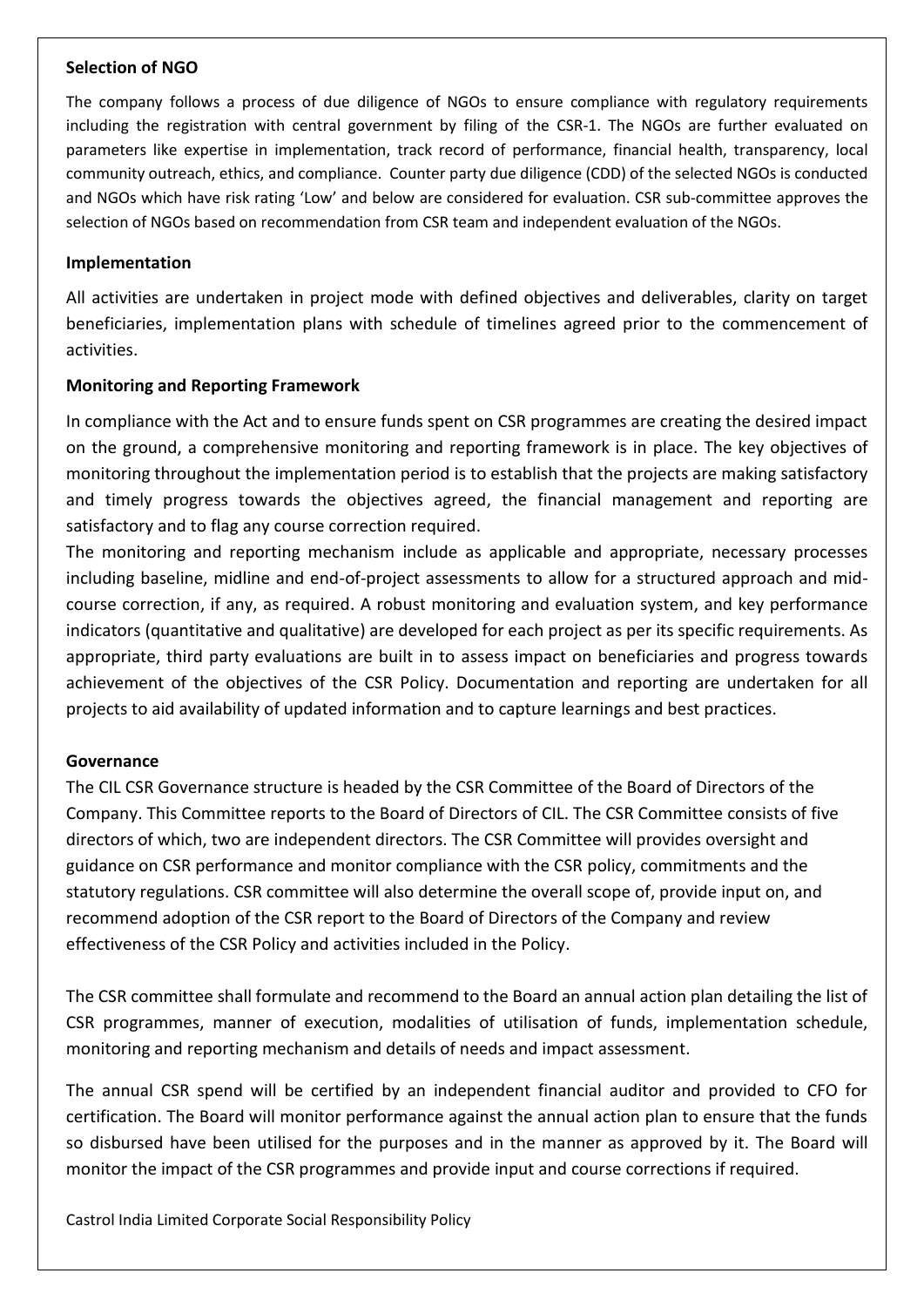#### **Impact assessment**

Impact assessment study is conducted by an independent impact assessment agency for CSR projects having outlays of one crore rupees or more. The framework for impact assessment study is based on the following:

Objectives:

- Assess efficiency of processes during implementing the programs
- Assess effectiveness in terms of improvements in lives of end beneficiaries
- Improve by providing actionable suggestions

#### Methodology:

• A quasi-experimental design that compares outcomes between two groups of targets – those who have been part of the programme (treatment group) and those who are not (control group)

#### Tools: A mix of quantitative and qualitative tools

- Quantitative tools include technical test and structured survey
- Qualitative tools include interviews with NGO partners and trainers and observation of programmes being implemented

#### Key performance indicators:

- Efficiency of processes in executing the training, which is a significant determinant of its success:
	- ‒ Pre-training: mobilization, trainee retention and infrastructure
	- ‒ Training: trainer quality, support to trainers, curriculum, pedagogy, and assessment
	- ‒ Post-training: certification, helpline, and follow-up
- Effectiveness of the training in terms of social outcomes for the trainees
	- ‒ Improvements in technical skills, life skills and safety performance
	- ‒ Increases in incomes and business
	- Better customer management
	- ‒ Enhanced well-being and sense of pride in profession

#### **Budget**

The Board of Directors of the Company endeavours to spend, in each financial year, 2% of the average net profit made during the three immediately preceding financial years. The CSR Committee recommends the annual budgeted expenditure to the Board for its consideration and approval.